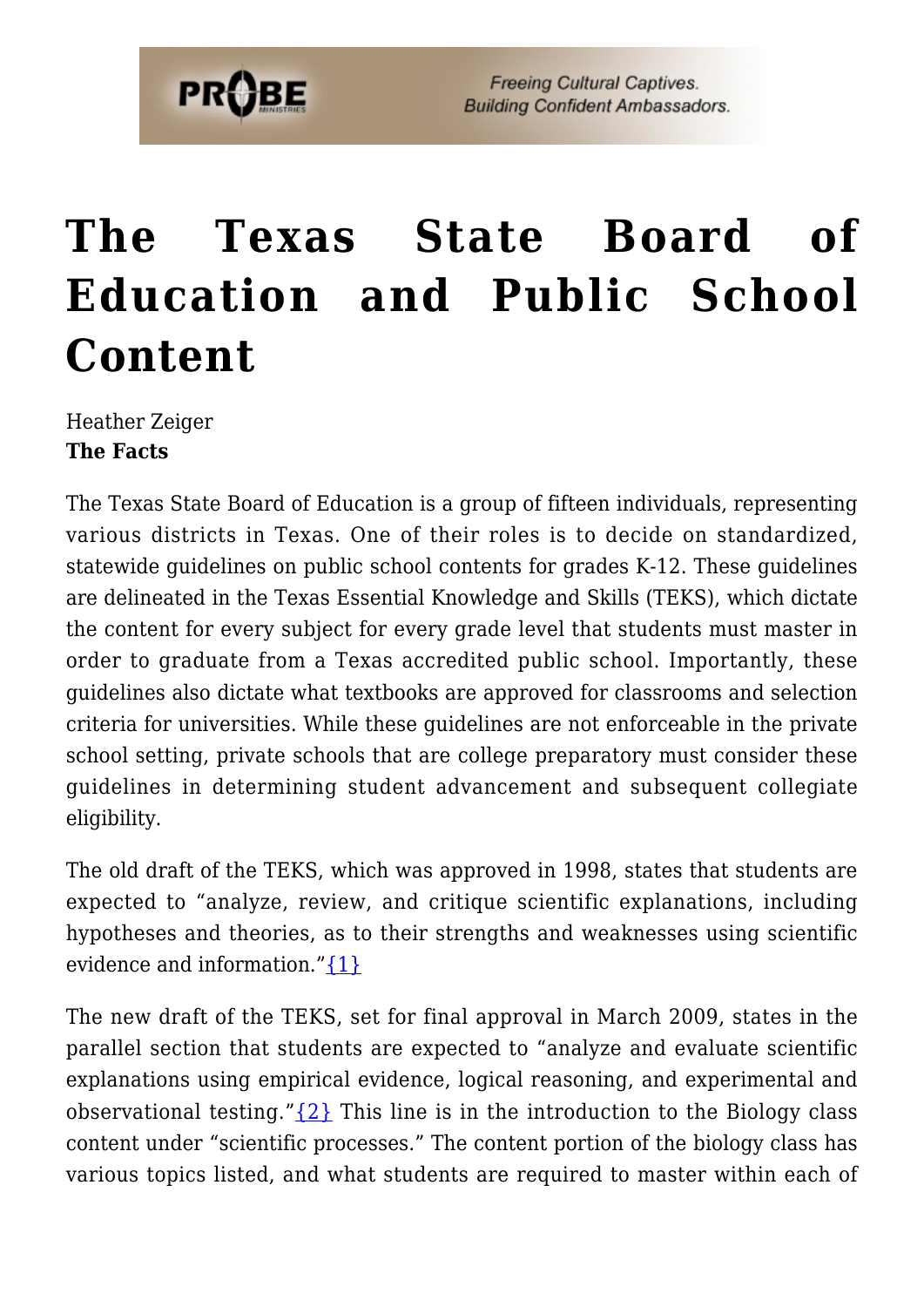

these topics. Topics include *Cells and Cellular Processes*, *Molecular Genetics and Heredity*, *Evolution and Populations*, *Classification and Taxonomy*, *Biochemistry*, *Systems and Homeostasis*, *Ecosystems*, and *Plants*. Under each of these topics are specific items that students need to know.

## **The Contentious Issues**

Those are the facts of the issue as best as we can describe them. However, these changes have created more than a little uproar from various groups that have a vested interest in how evolution is taught. The lines divided as such: advocates of the unquestioned teaching of evolution in public schools who were in favor of the new wording, and advocates of questioning certain aspects of evolutionary theory who were in favor of keeping the wording "strengths and weaknesses" within the TEKS. Many people that were for the new wording said that there were no weaknesses to evolutionary theory, or accused the other side of using this language of "weaknesses" to somehow smuggle creationism into the classroom. Many people who wanted to keep the strengths and weakness language intact accused the other side of censorship and subversively teaching an ideology and abridging academic freedom.

The Texas State Board of Education hosted a public hearing on Wednesday, January 21 (2009), where they welcomed testimony from individuals. The hearing would close at 12:40 p.m., no matter how many testifiers were left on the schedule. With a list of nearly a hundred, the Board only got through thirty testifiers. Some provision was made for trading up and testifying earlier, and the Board members invited select individuals to testify at the public hearing. However the majority of people there to be heard, including me (spot thirty-nine), and my husband (a science teacher who has taught both in public high school and private middle school and was spot sixty-three) went unheard. While each testifier had a three-minute time limit, an obviously divided Board asked several questions, either for clarification or to be on public record for having asked.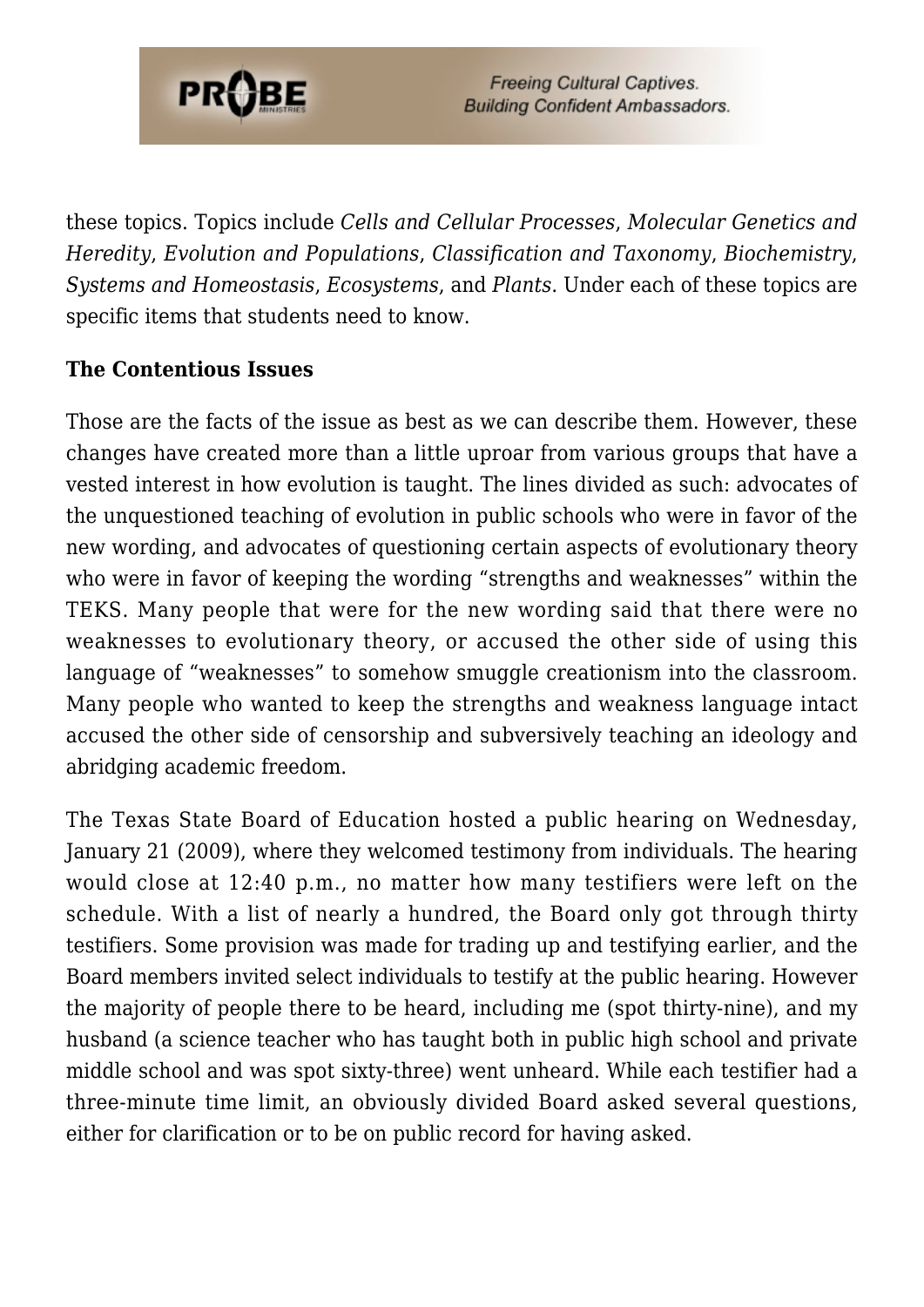

Whatever one may read or hear in the media, most of the testimonies on both sides were articulate and intelligent, and the testifiers fielded their questions remarkably well. If you look at the audience, you might think it looked like a rally; the room was a bit of a zoo. But the testimonies were certainly at a higher level than some kind of emotionally-charged, rah-rah pep rally. Whether we agreed with them or not, we thought each testifier made good points.

## **Testimonies**

While we do not necessarily agree with everything below, we have summarized the main points presented by each side.

# *For the Proposed Wording and Against "Strengths and Weaknesses" Wording*

*• The old wording does not provide guidance to teachers, especially new teachers.*

*• Students are not necessarily capable of analyzing evolutionary theory, or are not necessarily capable of evaluating the current research.*

*• Academic freedom refers to the university level, and students do not have the same freedoms of speech as adults.*

*• The current draft has more specific wording.*

*• There is a possibility of litigation as has happened in other states.*

*• Students could fall behind if they are taught supposed weaknesses in evolutionary biology.*

*• "Strengths and Weaknesses" wording would block the publication and adoption of good textbooks. In fact, it could result in the adoption of subversive Creationist books designed to exploit this flaw in educational guidelines.*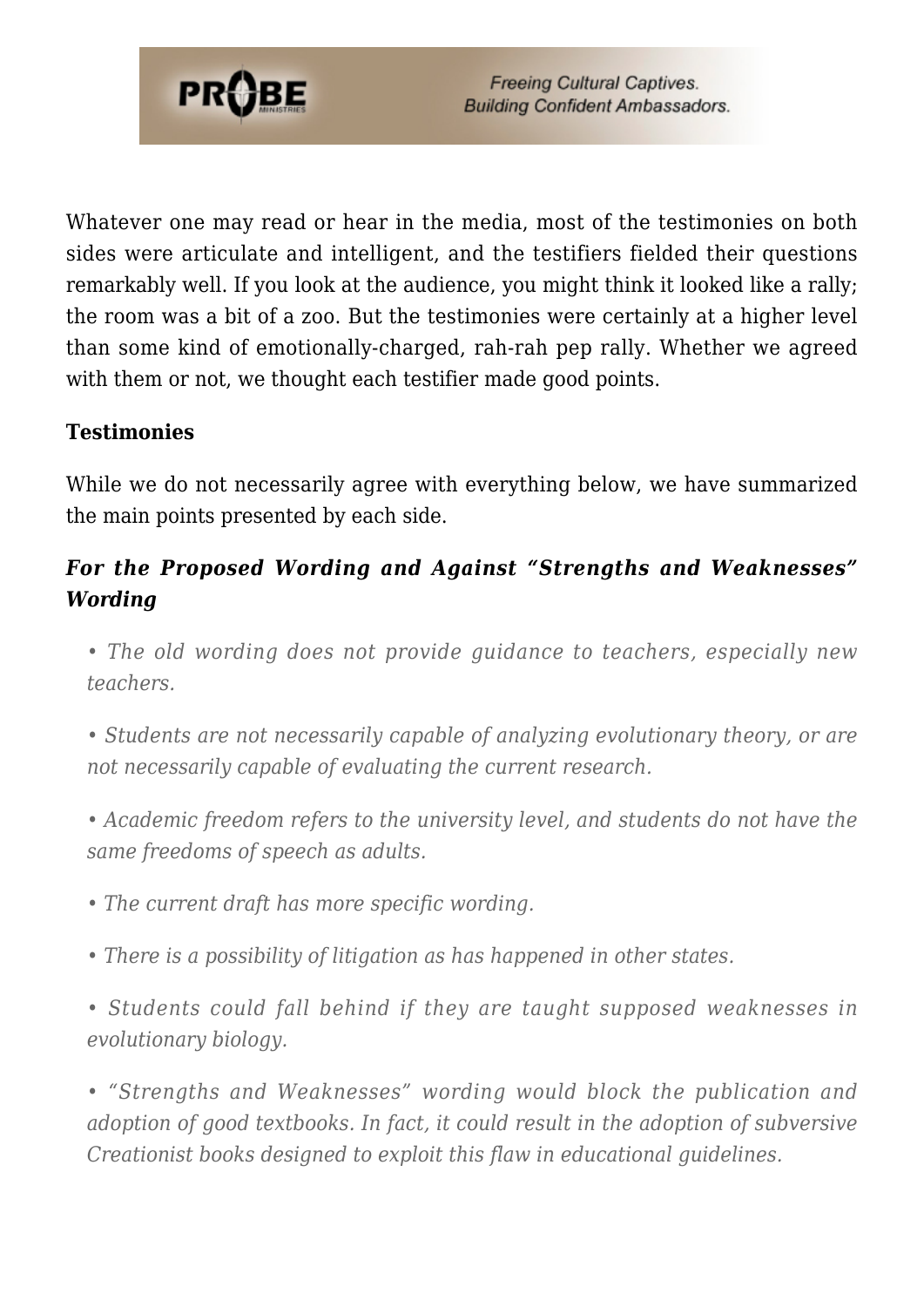

*• These weaknesses are pseudoscience, or these weaknesses are from sources that engage ifn pseudoscience (no satisfactory definition of pseudoscience was given).*

*• The word "weaknesses" has changed in meaning due to the use of it for P.R. by certain Creationist groups, and therefore should not be included in the TEKS.*

*• Warning that people may doubt the integrity of Texas education if strengths and weaknesses are allowed.*

*• "Strengths and weaknesses" is inaccurate because there are no weaknesses. These supposed weaknesses are false and misleading information. Teaching weaknesses is likened to teaching that Grant surrendered to Lee.*

*• It's better to get your information from the National Academy of Sciences than from "creationist" sources [quotes are mine].*

*• The peer review literature does not argue whether evolution happened, it is just researching how it happened. Whether it happened is not in question.*

# *Against Proposed Wording and For "Strengths and Weaknesses" Wording:*

*• Even within the "strengths and weaknesses" wording, there has been silencing of students, and some teachers are intimidated to even broach the subject. Examples were cited by two of the testifiers.*

*• Cases of scientific hoaxes were cited by several people, including Piltdown Man and Haeckel's Embryos. These are significant because many evolutionists will not admit these were hoaxes/errors. While they could be examples of how theories grow and change (something they agree is part of science and should apply to evolution), they instead go unaddressed and worry those who respect true scientific research and achievement.*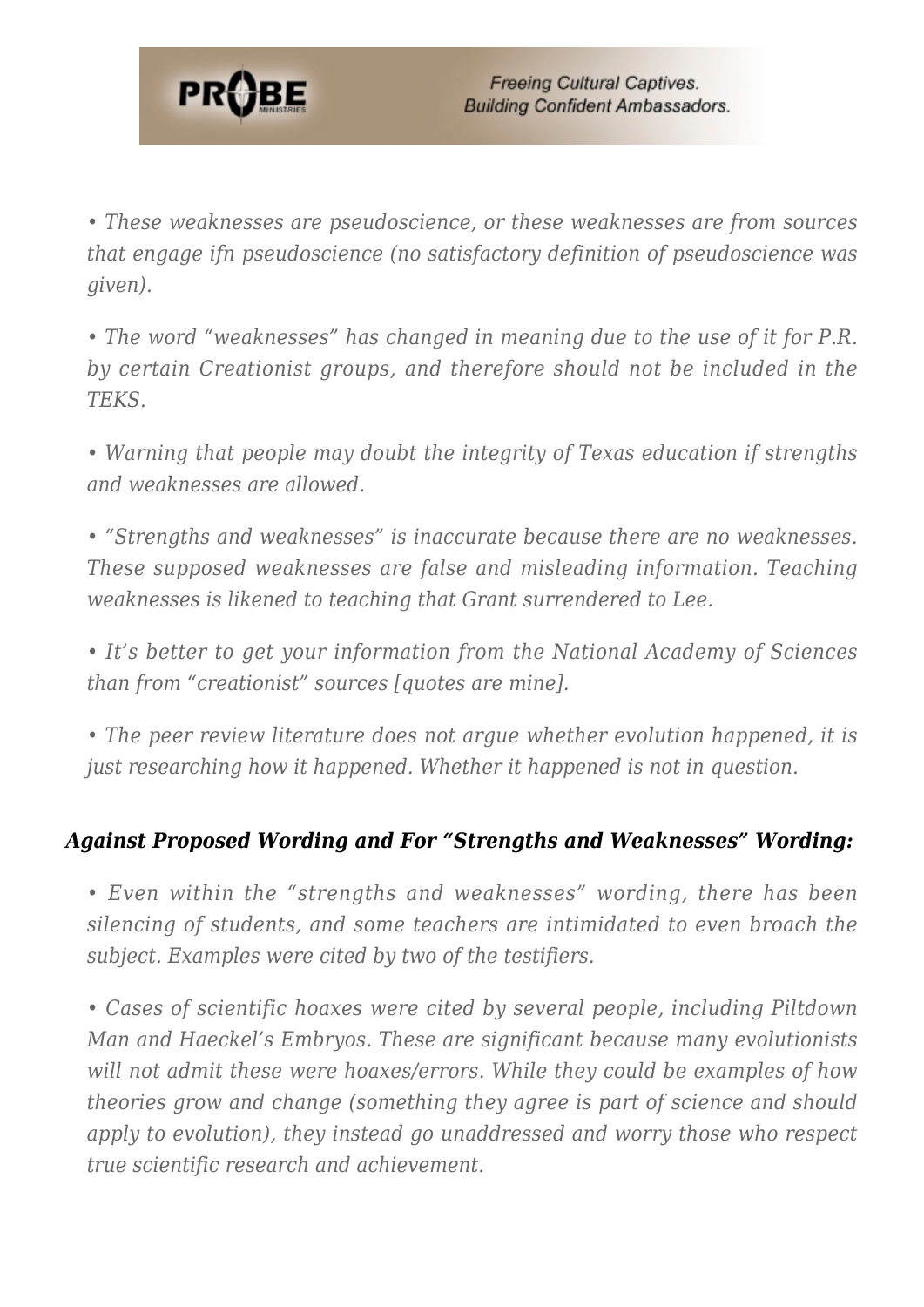

*• No one area of science has answers to everything, so there are always weaknesses in theories.*

*• There has been no litigation in the last twenty years with the wording "strengths and weaknesses" and to say that this encourages pseudoscience, brings up the question as to whether Texas has been engaging in pseudoscience for the last twenty years.*

*• Standards should promote academic diversity and critical thinking. Some of the great minds in science were non-conformists.*

*• Children begin thinking abstractly at young adolescence, and their abstract and cognitive abilities continue to develop through high school. This stresses the importance of including critical thinking skills in the TEKS. Teaching strengths and not weaknesses does not promote abstract thinking.*

*• Teaching strengths and weaknesses is more honest.*

*• Examples were cited of students who did learn strengths and weaknesses and it worked well.*

*• Real science deals with strengths and weaknesses of a theory; why should evolution be held to a different standard?*

*• We should not proclaim high school students too dumb to understand (my note: two of the testimonies were given by high school seniors).*

*• "Evolution" is a tricky term because when someone says "evolution" they may mean three different things, one of which is a fact and two of which are conjecture: 1) Microevolution (fact), 2) Common Descent (theory), 3) Natural Selection acting on mutations is how things evolve (theory). Student should distinguish this.*

*• Scientific consensus is only one part of science, the conclusion part. Students*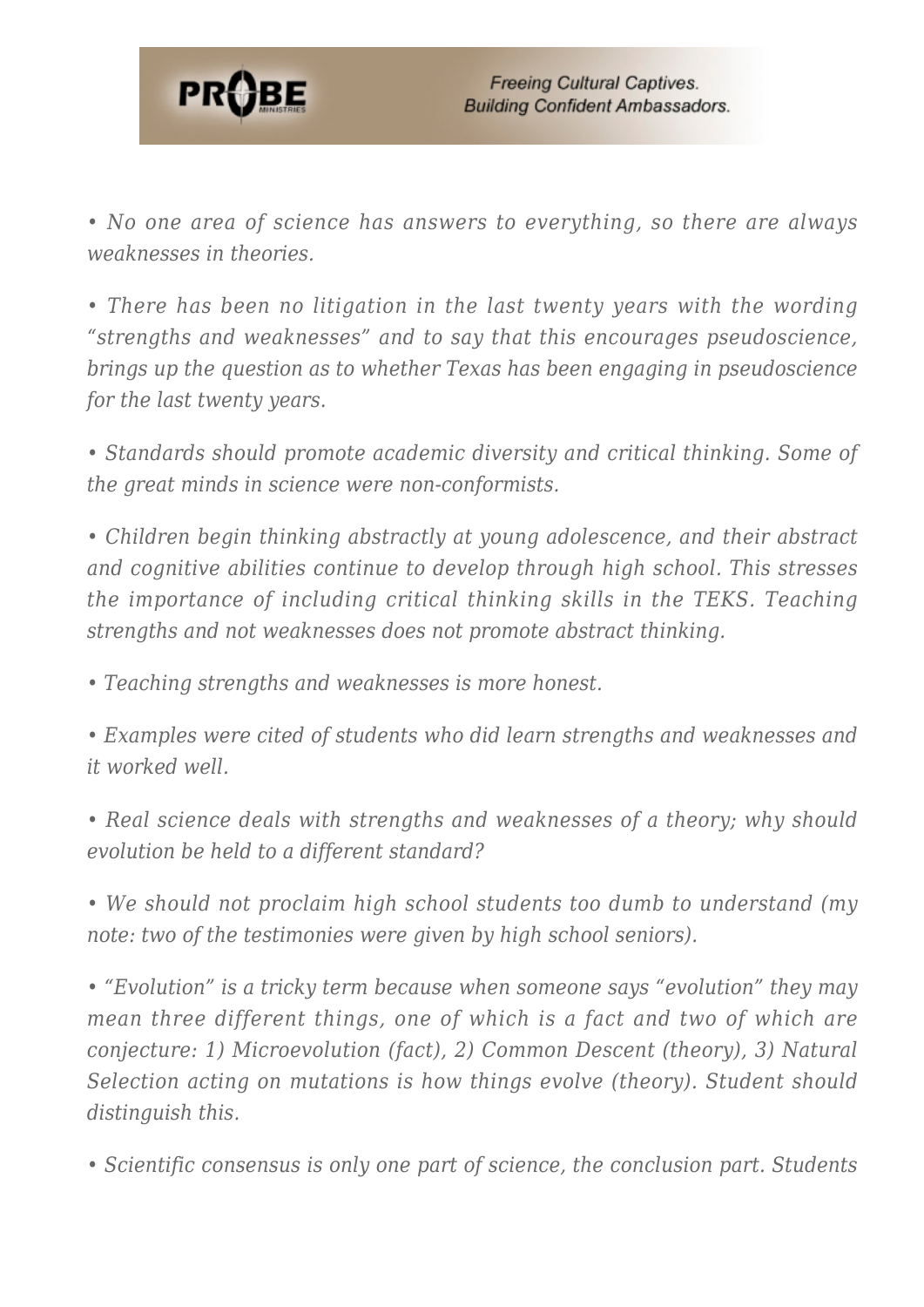

*need to also know the scientific process.*

*• There is a difference between scientific law, theory and hypothesis.*

*• All theories are refined in the scientific process. Evolution does not have testable postulates. (This testimony was cut off due to time, but he was going to distinguish between origins and operations science).*

#### **Assessment**

My husband David is a science teacher who has taught high school science in public school and now teaches middle school science in a private, collegepreparatory school. I have two degrees in science and am a research associate at Probe Ministries. Here is our assessment of the TEKS:

The wording "strengths and weaknesses" seems very intentionally omitted from the proposed version, which is suspect, but neither one of us can say definitively that it was left out in order to promote a particular agenda of misleading students or indoctrinating them by evolutionist advocates. "Analyze and evaluate" does convey something different than "analyze, review, and critique" and it does seem to be a very subtle difference that allows for slightly less freedom of discussion within the classroom; however, with this language, by itself, there may still be opportunity to have a rigorous discussion of weaknesses, especially if it falls under the category of "evaluating." Its omission from the TEKS however, as one Board member pointed out, does communicate something as well, so we are skeptical of the perceived freedom with this language.

Another, and what I think is a blatant problem with the evolution curriculum, is in the specific wording within the evolution content section. Within the TEKS Biology section, there are several topics that the students must cover. Within each of those topics are specific things that they must master. In the TEKS proposed draft, the evolution section of high school biology requires students to: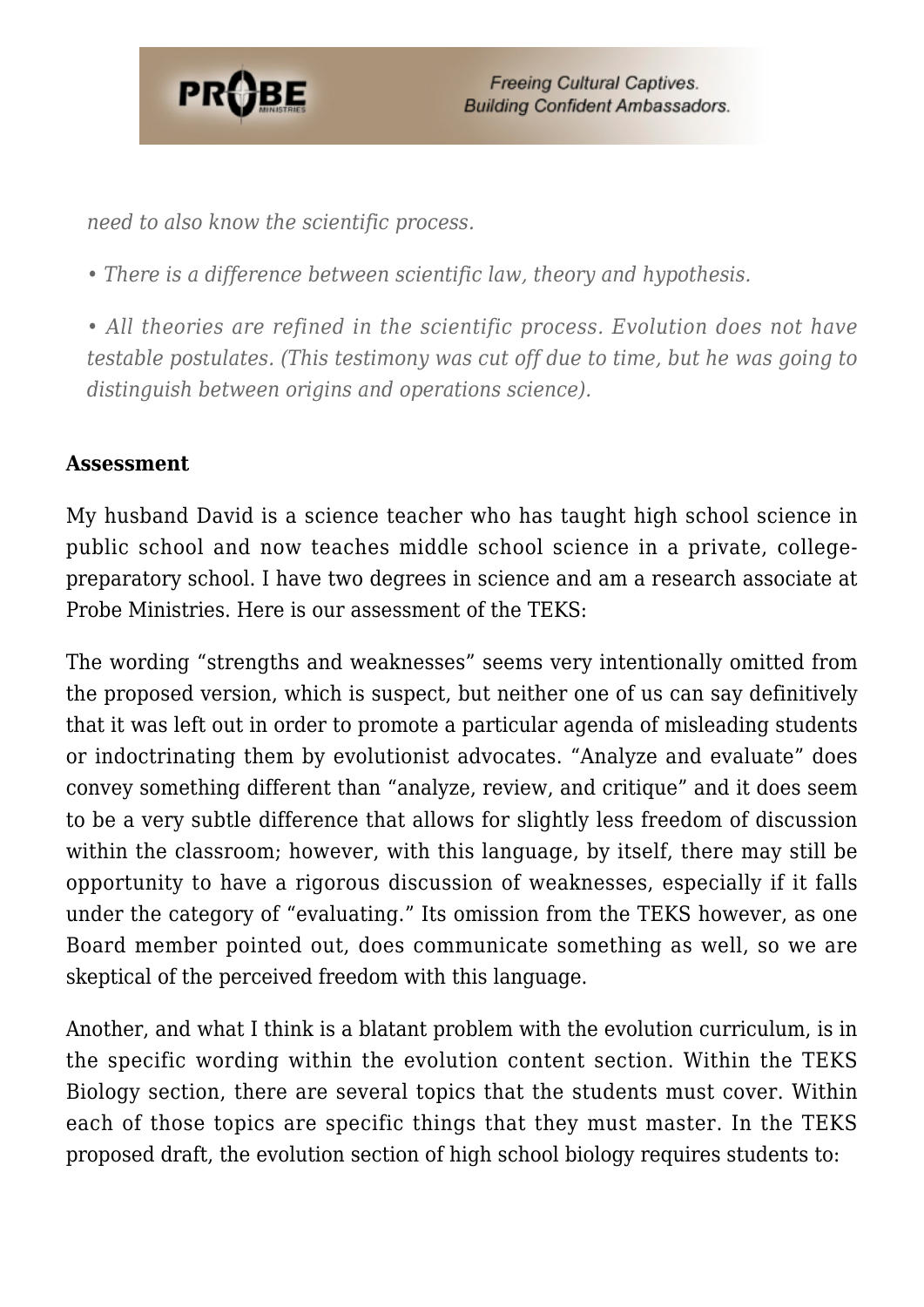

*A. Identify how evidence for common ancestry among groups is provided by the fossil record, biogeography, and homologies including anatomical, molecular, and developmental;*

*B. Recognize that natural selection produces change in populations, not individuals;*

*C. Describe the elements of natural selection including inherited variation, the potential of a population to produce more offspring that can survive, and a finite supply of environmental resources resulting in differential reproductive success;*

*D. Recognize the relationship of natural selection to adaptation, and to the development of diversity in and among species; and*

*E. Recognize the effects of other evolutionary mechanisms including genetic drift, gene flow, mutation, and recombination[.{3}](#page--1-0)*

The action verb at the beginning of each of these points is important because each verb is intentionally chosen, and from an educator's perspective has a technical meaning. According to Bloom's taxonomy of educational activities, verbs such as "describe," "define," or "identify" represent a low level of cognizance, while words such as "explain," "recognize," "illustrate" and "predict" are midlevel, and words such as "compare" "analyze," "interpret" are higher level of cognizance.[{4}](#page--1-0) In *all* of the other science concepts taught in biology, students are asked to "compare," "investigate," "predict," "analyze," and "interpret." However, evolution is kept at a purely definitional level, meaning that even though the proposed TEKS include "analyze and evaluate" within the general scientific process section, there is no opportunity to do this when the students get to the evolution section; they are only required to essentially memorize definitions or memorize what fossils lead to common descent. Many testifiers claimed that students were free and in fact encouraged to discuss evolutionary theory. They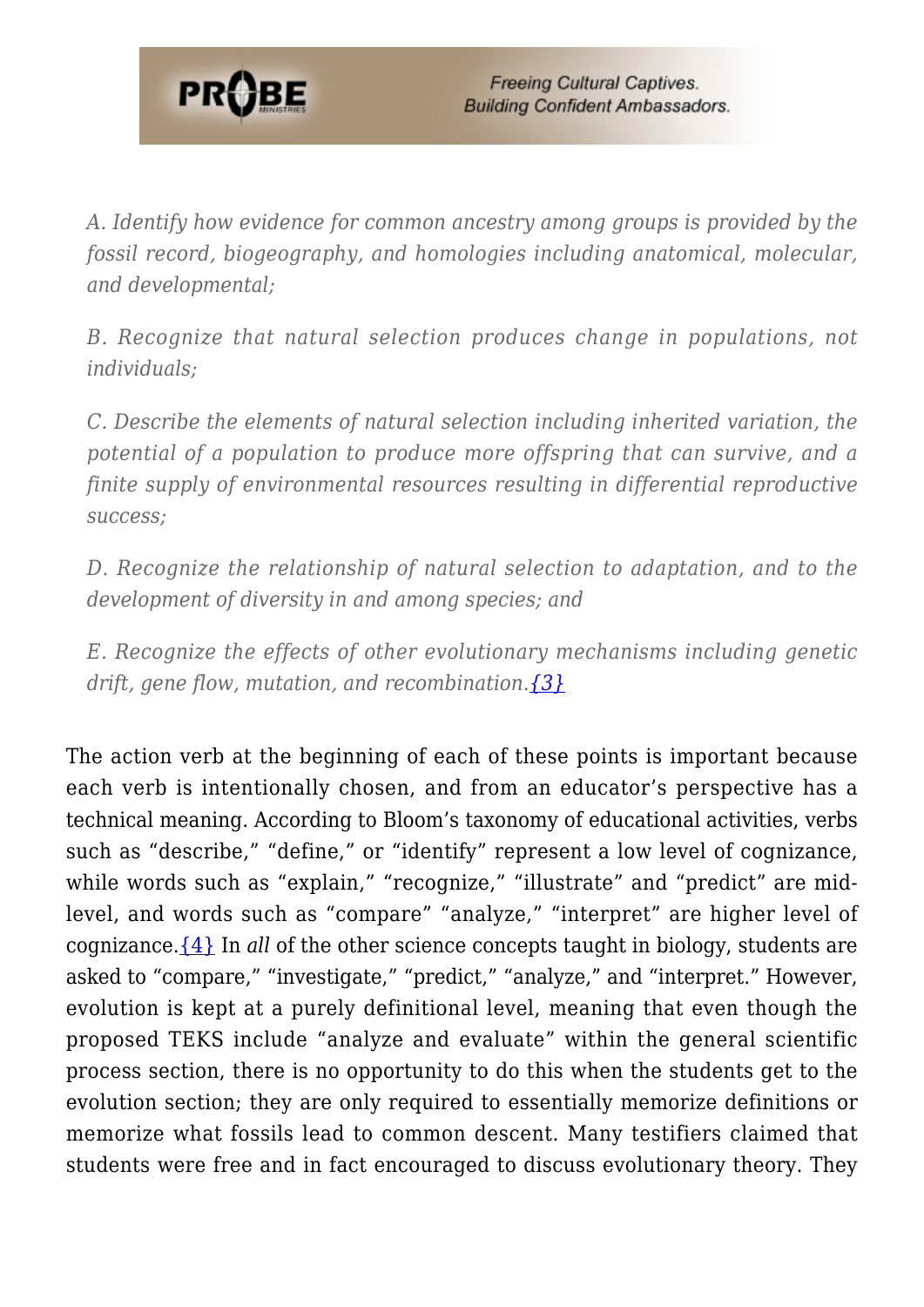

said the "strengths and weaknesses" language was being replaced by the better, more specific "analyze and evaluate." This is intentionally misleading. The general standards do read that way, but the evolution section itself is exempt from this rigid treatment in the new TEKS.

I was particularly unimpressed with Terrence Stutz's article from the *Dallas Morning News*, in which he labeled the board members who wanted to include "weaknesses" as being aligned with "social conservative groups that in past have worked to cast doubt on science-based theories on the origins of life," $\{5\}$  when really, most of the testifiers and Board members that wanted "weaknesses" left in the TEKS, including my husband and myself, are arguing for academic freedom and free inquiry. The way evolution is handled in the proposal does nothing to promote even an analysis and evaluation, let alone an atmosphere of inquiry on a theory that is supposed to be the cornerstone of biology.  $\{6\}$ 

## **The Vote and Results:**

The Texas State Board of Education had a preliminary vote Thursday, and it was tied 7-7, which means that, so far, "strengths and weaknesses" language will not be in the next version of the TEKS (it requires a majority). However, the board has until March to make its final decision, and make a final vote.

While "strengths and weaknesses" is not in the current draft of the TEKS, the board did vote on some amendments that ask students to "analyze and evaluate" specific aspects of evolutionary theory, bringing the evolution science concepts up a notch (or two) on Bloom's scale.

According to *Evolution News and Views*[,{7}](#page--1-0) the wording change is as follows:

*(7) Science concepts. The student knows evolutionary theory is a scientific explanation for the unity and diversity of life. The student is expected to:*

*(A) analyze and evaluate how evidence of common ancestry among groups is*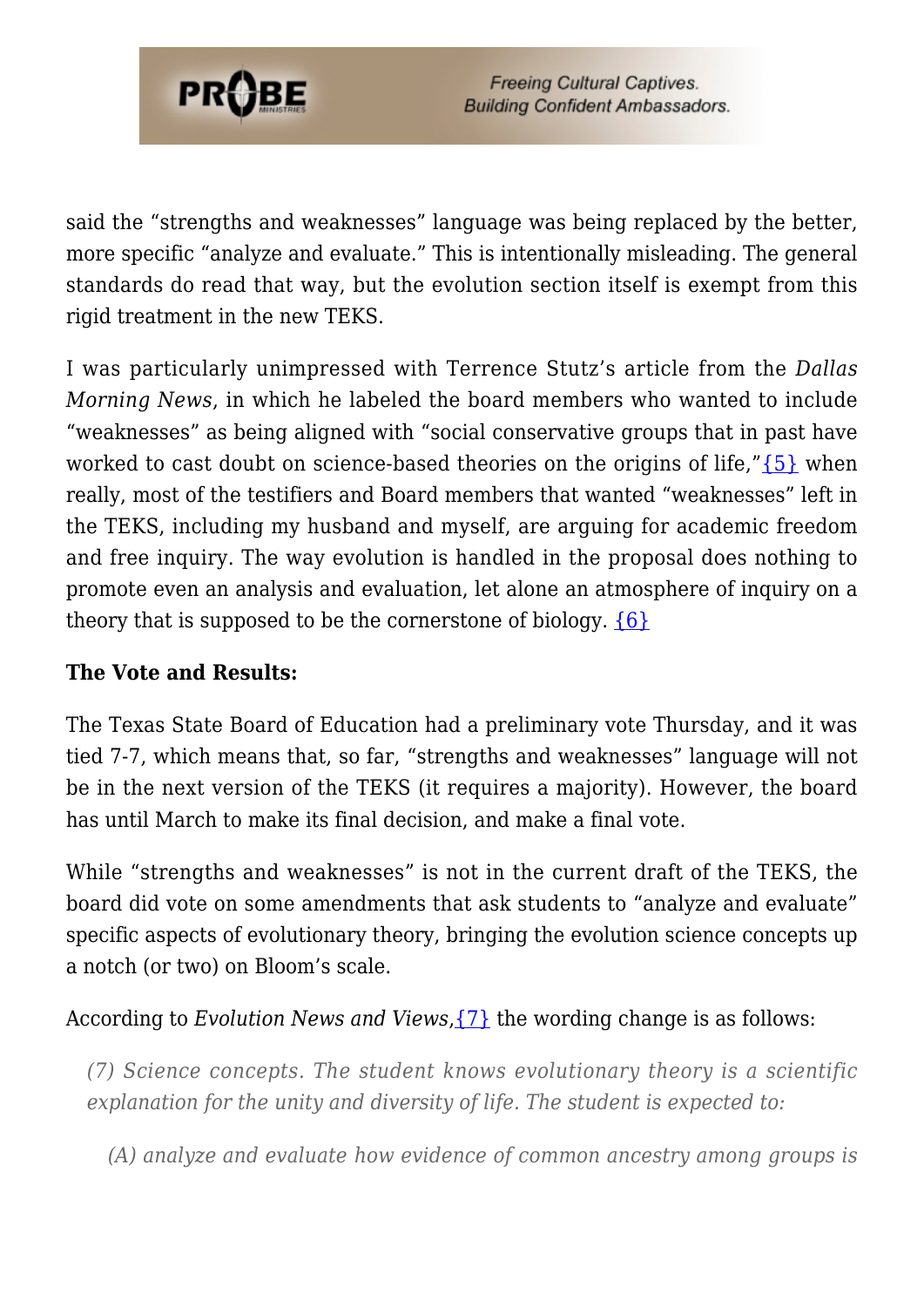

*provided by the fossil record, biogeography, and homologies including anatomical, molecular, and developmental;*

*(B) analyze and evaluate how natural selection produces change in populations, not individuals;*

*(C) analyze and evaluate how the elements of natural selection including inherited variation, the potential of a population to produce more offspring than can survive, and a finite supply of environmental resources result in differential reproductive success;*

*(D) analyze and evaluate the relationship of natural selection to adaptation, and to the development of diversity in and among species; and*

*(E) analyze and evaluate the effects of other evolutionary mechanisms including genetic drift, gene flow, mutation, and recombination.*

Furthermore, the Board passed an amendment that asks students to "Analyze and evaluate the sufficiency or insufficiency of common ancestry to explain the sudden appearance, stasis, and sequential nature of groups in the fossil record." $\{8\}$  Unfortunately, media coverage on these particular amendments are scarce. We would consider these amendments a success, especially since they address the issue of low-level cognizance in the evolution requirements. Now they are at a level that seems much more appropriate for high school biology, and we feel will promote good critical thinking and intellectual inquiry. We also believe that these amendments will better serve to prepare our students for the intellectual rigor and higher level thinking skills that they will need at the collegiate level.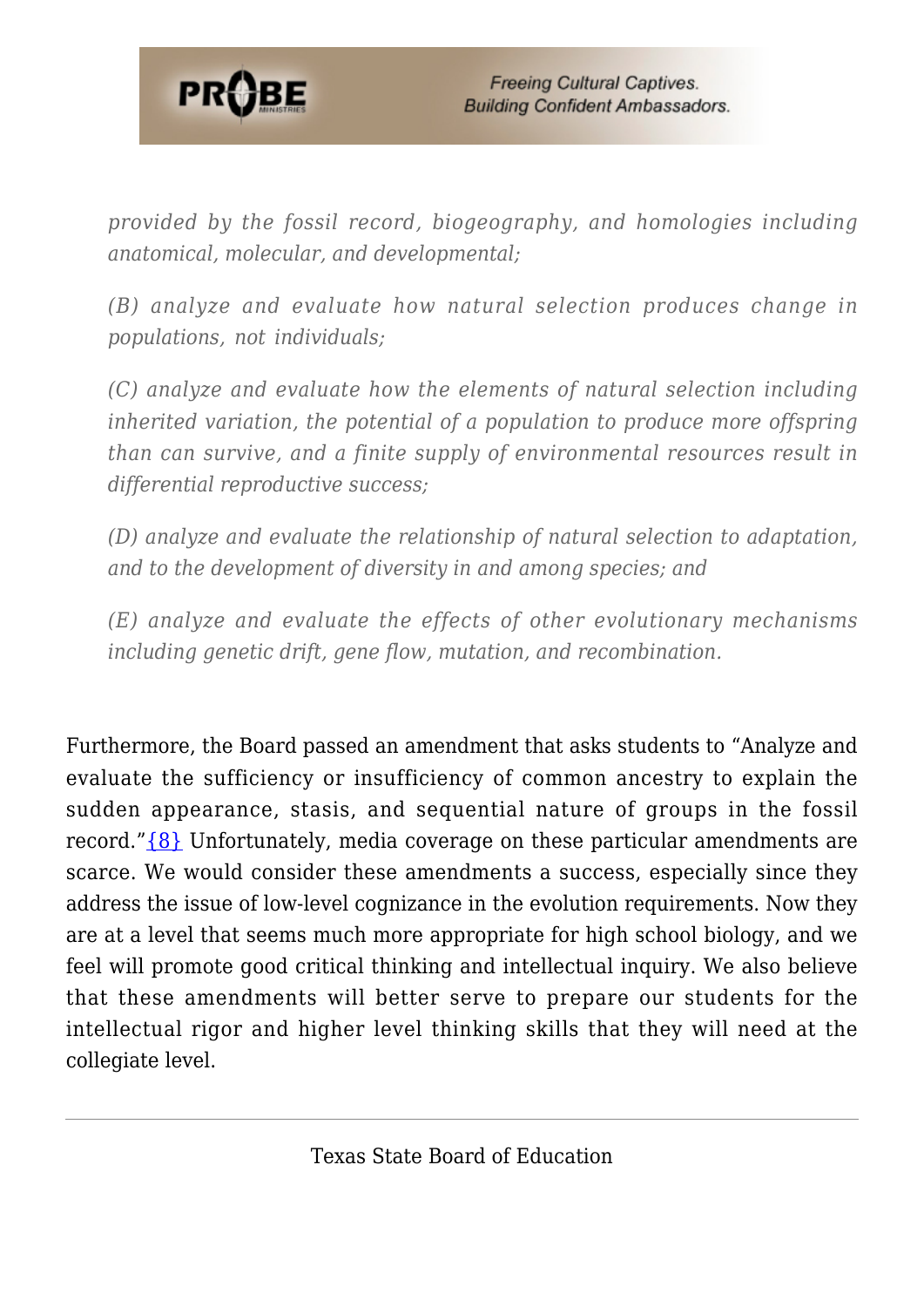

# Public Testimony Heather Zeiger, M.S. Research Associate, Probe Ministries

I went to Texas public schools for junior high and high school. I knew then that I was going to pursue a career in science, and ended up choosing chemistry my senior year. I graduated in 1999, and at the time, I had received some education in evolutionary biology. That education mostly consisted of memorizing facts and definitions, but gave no indication that there was anything more to be discussed. By way of example, one of the things we learned in biology was the Miller Urey experiment. We learned that this was the prevailing theory on how life began, and this is how it worked. There was no further discussion on chemical origins, and as far as I knew from what I was taught in the public high school, scientists agreed that this was how it happened. Except . . . it turns out that there were and still are many questions about chemical origins. In fact, as I later learned, there is an entire field of study in which chemists deal with the very fundamental questions of how life began. There is more than a little contention among those who believe that life came from an RNA-based world and others who believe that it was originally metabolic. There are still others who think that life beginning from purely chemical processes may not even be possible under our current theories.

What was presented as a boring little tidbit in our biology books, actually is an entire field of inquiry. Chemical origins is just one area of evolutionary theory; and as we all know there are evolutionary biologists still researching these issues, which means that there are still challenges or unexplained parts of the theory to be investigated. The students that go into science, the ones I've worked with, are fascinated by the unexplained parts of a theory, by the mysteries. I think is a disservice to our children and to the scientific community to gloss over the places where a theory needs more work. We should encourage students to go on and become the next scientist to answer these questions in evolutionary theory. While the proposed draft does discuss strengths and limitations, in science, in general, it does not leave the evolution section open to this, but keeps it at a definitional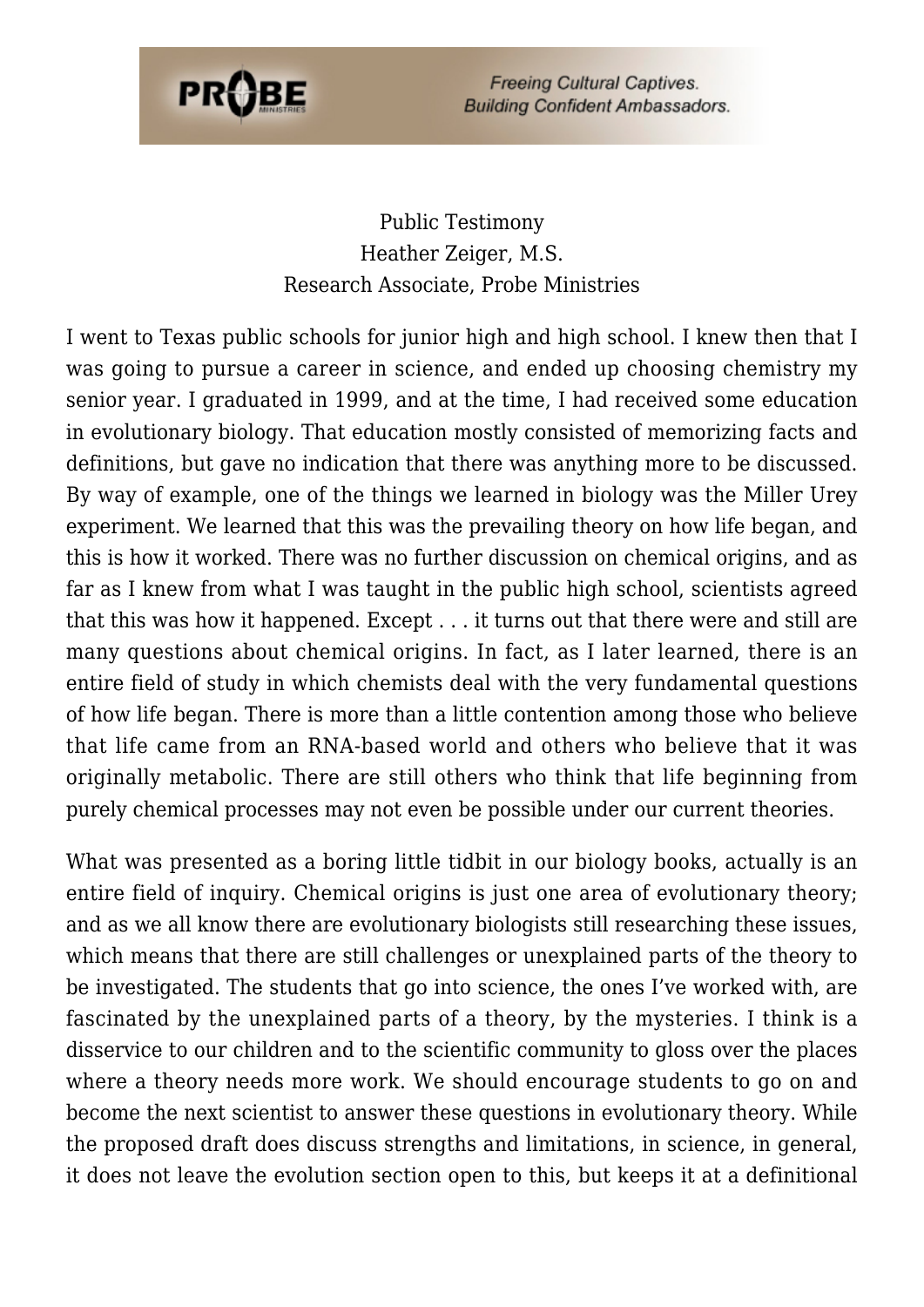

level. I therefore contend that the Biology TEKS, science concept seven (evolution) should be phrased in such a way that would go beyond the less interesting part of science, identification and description of terms. And hopefully, this will open classroom instruction to analysis and discussion of current strengths and weakness within this important theory.

> Texas State Board of Education Public Testimony David Zeiger Texas SBEC Certified Science Composite Teacher for Grade 9-12

My name is David Zeiger and I am a certified composite science teacher for grades nine through twelve. I taught Chemistry and Physics for two years in Garland ISD, and now I teach seventh grade Life Science at Trinity Christian Academy, a private college preparatory school in Addison. In my relatively brief tenure as a science teacher, I have had to come to terms with a simple discouraging fact: most of my students will not love science as much as I do, let alone become researchers, engineers, doctors, nurses, or even science teachers. In fact the National Science Foundation found that in 2000 only one third of college students earn bachelor degrees in science and engineering. $\{9\}$ 

Therefore, when I read the TEKS as the guiding structure for my curriculum, I have to ask what my job as a science teacher truly is. Am I wasting my time with two-thirds of my students? Memorizing the parts of a plant, reeling off the periodic table, or calculating using laws of motion; are these things that students are going to use again? Do I even want them to memorize a chart with the strengths and weaknesses of evolutionary theory? No. The things that every student can take with them are how to gain information from their environment, whether that environment is a job training manual, a relationship with their spouse, or a new technique for hammering a nail; how to test that new information against their previous experience and training; and most importantly, how to be flexible enough to change their ideas when it turns out they were